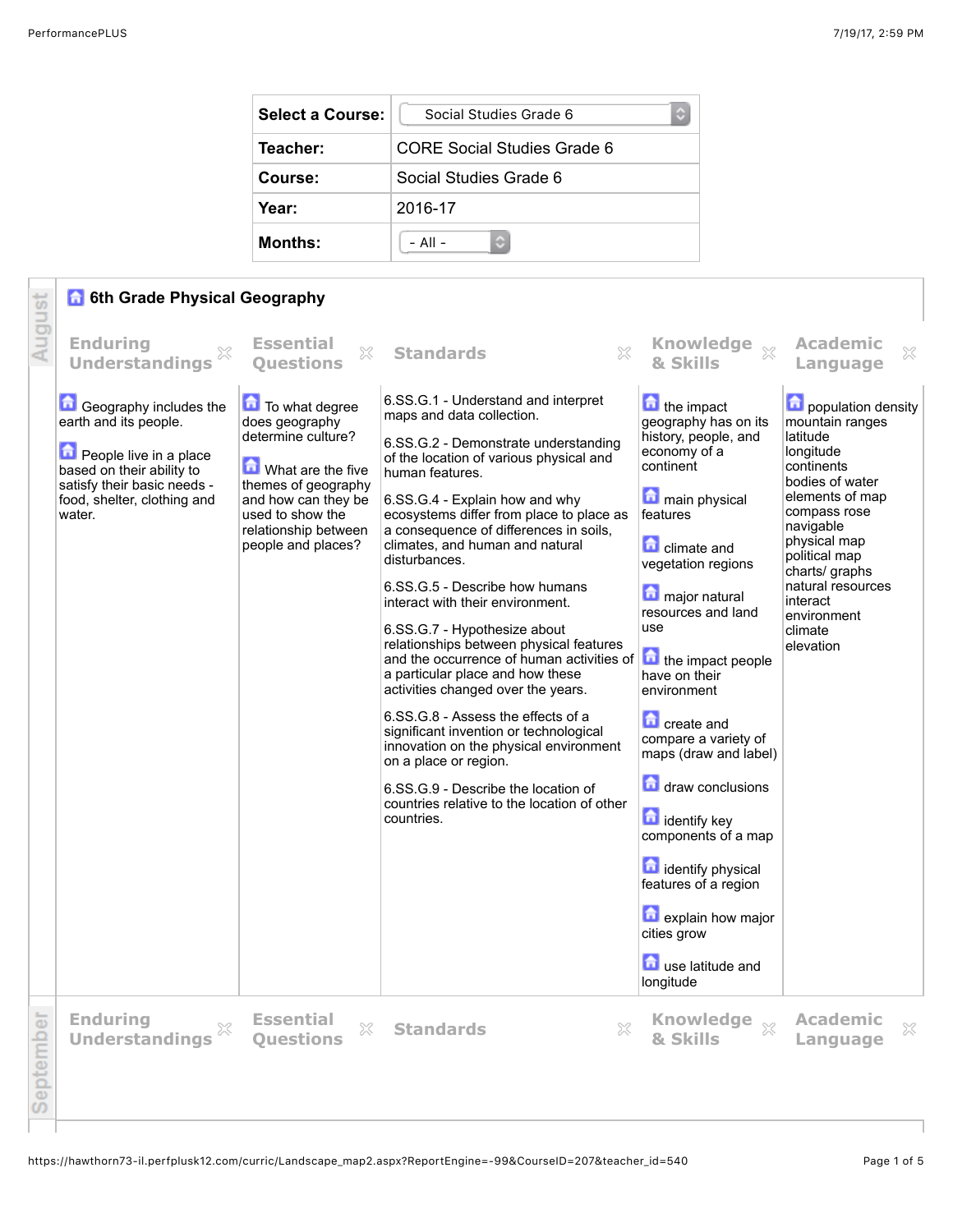| October  |                                                                                                                                                                                     |                                                                                                                                                                                                                                                                                                                                                                                                        | <b>A 6th Grade Social Studies- Early River Civilizations</b> Sumer, Mesopotamia, Egypt, Kush, India-Mohenjodaro,<br>Gupta, Hinduism, Buddhism                                                                                                                                                                                                                                                                                                                                                                                                                                                                                                                                                                                                                                                                                                                                                                                                                                                          |                                                                                                                                                                                                                                                                                                                                                                                                                                                                                                                                                  |                                                               |        |
|----------|-------------------------------------------------------------------------------------------------------------------------------------------------------------------------------------|--------------------------------------------------------------------------------------------------------------------------------------------------------------------------------------------------------------------------------------------------------------------------------------------------------------------------------------------------------------------------------------------------------|--------------------------------------------------------------------------------------------------------------------------------------------------------------------------------------------------------------------------------------------------------------------------------------------------------------------------------------------------------------------------------------------------------------------------------------------------------------------------------------------------------------------------------------------------------------------------------------------------------------------------------------------------------------------------------------------------------------------------------------------------------------------------------------------------------------------------------------------------------------------------------------------------------------------------------------------------------------------------------------------------------|--------------------------------------------------------------------------------------------------------------------------------------------------------------------------------------------------------------------------------------------------------------------------------------------------------------------------------------------------------------------------------------------------------------------------------------------------------------------------------------------------------------------------------------------------|---------------------------------------------------------------|--------|
|          | <b>Enduring</b><br>X<br><b>Understandings</b>                                                                                                                                       | <b>Essential</b><br>53<br><b>Ouestions</b>                                                                                                                                                                                                                                                                                                                                                             | $\chi$<br><b>Standards</b>                                                                                                                                                                                                                                                                                                                                                                                                                                                                                                                                                                                                                                                                                                                                                                                                                                                                                                                                                                             | Knowledge xx<br>& Skills                                                                                                                                                                                                                                                                                                                                                                                                                                                                                                                         | <b>Academic</b><br>Language                                   | X      |
|          | Civilizations evolve.<br><b>D</b> People utilize resources<br>for their survival and to build<br>civilizations.<br><b>Ancient Civilizations</b><br>have an impact on the<br>future. | <b>D</b> What is a<br>civilization?<br>How do social<br>roles impact<br>societies?<br><b>b</b> Why are<br>resources valuable to<br>a civilization?<br>What role do<br>belief systems play in<br>society?<br>How does<br>geography influence<br>the way people live?<br>Why does conflict<br>develop?<br><b>M</b> What makes a<br>culture unique?<br><b>M</b> Why do<br>civilizations rise and<br>fall? | 6.SS.H.1 - Place a series of events from<br>the past that are listed on a chronology or<br>timeline and categorize them according<br>to political, economic, environmental, or<br>social importance.<br>6.SS.H.4 - Assess the effects of a<br>significant invention or technological<br>innovation on the physical and cultural<br>environment of a place or region.<br>6.SS.H.6 - Describe the impact that<br>significant individuals or groups in the<br>non-Western world had on political<br>events.<br>6.SS.H.7 - Analyze the issues of social<br>status and social role in the past and<br>present.<br>6.SS.H.8 - Describe social changes that<br>resulted from cultural exchange between<br>and among different societies.<br>6.SS.PS.9 - Describe social changes that<br>resulted from cultural exchange between<br>and among different societies.<br>6.SS.PS.10 - Compare characteristics of<br>a culture as reflected in language,<br>literature, the arts, traditions, and<br>institutions. | how civilizations<br>began<br>the impact<br>geography has on a<br>civilization<br>the impact people<br>have on their<br>environment<br>main physical<br>features<br>natural resources<br>and land use<br>dentify<br>contributions of<br>different groups to the<br>establishment of<br>societies<br>$\blacksquare$ describe the<br>relationships between<br>people and<br>environments and the<br>connection between<br>people and places<br>explain how<br>societies satisfy basic<br>needs by adapting to<br>and changing their<br>environment | civilization<br>empire<br>emperor<br>societies<br>exploration |        |
| November | <b>Enduring</b><br>33<br><b>Understandings</b>                                                                                                                                      | <b>Essential</b><br>$\gtrsim$<br><b>Questions</b>                                                                                                                                                                                                                                                                                                                                                      | $\chi$<br><b>Standards</b>                                                                                                                                                                                                                                                                                                                                                                                                                                                                                                                                                                                                                                                                                                                                                                                                                                                                                                                                                                             | <b>Knowledge</b><br>$\bar{\chi}$<br>& Skills                                                                                                                                                                                                                                                                                                                                                                                                                                                                                                     | <b>Academic</b><br>Language                                   | $\chi$ |
| December | <b>Enduring</b><br>X<br><b>Understandings</b>                                                                                                                                       | <b>Essential</b><br>×<br><b>Ouestions</b>                                                                                                                                                                                                                                                                                                                                                              | <b>Standards</b><br>X                                                                                                                                                                                                                                                                                                                                                                                                                                                                                                                                                                                                                                                                                                                                                                                                                                                                                                                                                                                  | <b>Knowledge</b><br>$\chi$<br>& Skills                                                                                                                                                                                                                                                                                                                                                                                                                                                                                                           | <b>Academic</b><br>Language                                   | X      |
| Visunary | <b>Ancient China</b>                                                                                                                                                                |                                                                                                                                                                                                                                                                                                                                                                                                        | China (Dynasties, Philosophies, Silk Road, Inventions)                                                                                                                                                                                                                                                                                                                                                                                                                                                                                                                                                                                                                                                                                                                                                                                                                                                                                                                                                 |                                                                                                                                                                                                                                                                                                                                                                                                                                                                                                                                                  |                                                               |        |
|          | <b>Enduring</b><br>33<br><b>Understandings</b>                                                                                                                                      | <b>Essential</b><br>$\gtrsim$<br><b>Ouestions</b>                                                                                                                                                                                                                                                                                                                                                      | $\chi$<br><b>Standards</b>                                                                                                                                                                                                                                                                                                                                                                                                                                                                                                                                                                                                                                                                                                                                                                                                                                                                                                                                                                             | & Skills                                                                                                                                                                                                                                                                                                                                                                                                                                                                                                                                         | <b>Academic</b><br>Language                                   | ×      |
|          | Civilizations evolve.                                                                                                                                                               | Why do                                                                                                                                                                                                                                                                                                                                                                                                 | 6.SS.G.5 - Describe how humans<br>interact with their environment.                                                                                                                                                                                                                                                                                                                                                                                                                                                                                                                                                                                                                                                                                                                                                                                                                                                                                                                                     | the impact                                                                                                                                                                                                                                                                                                                                                                                                                                                                                                                                       | <b>n</b> emperor                                              |        |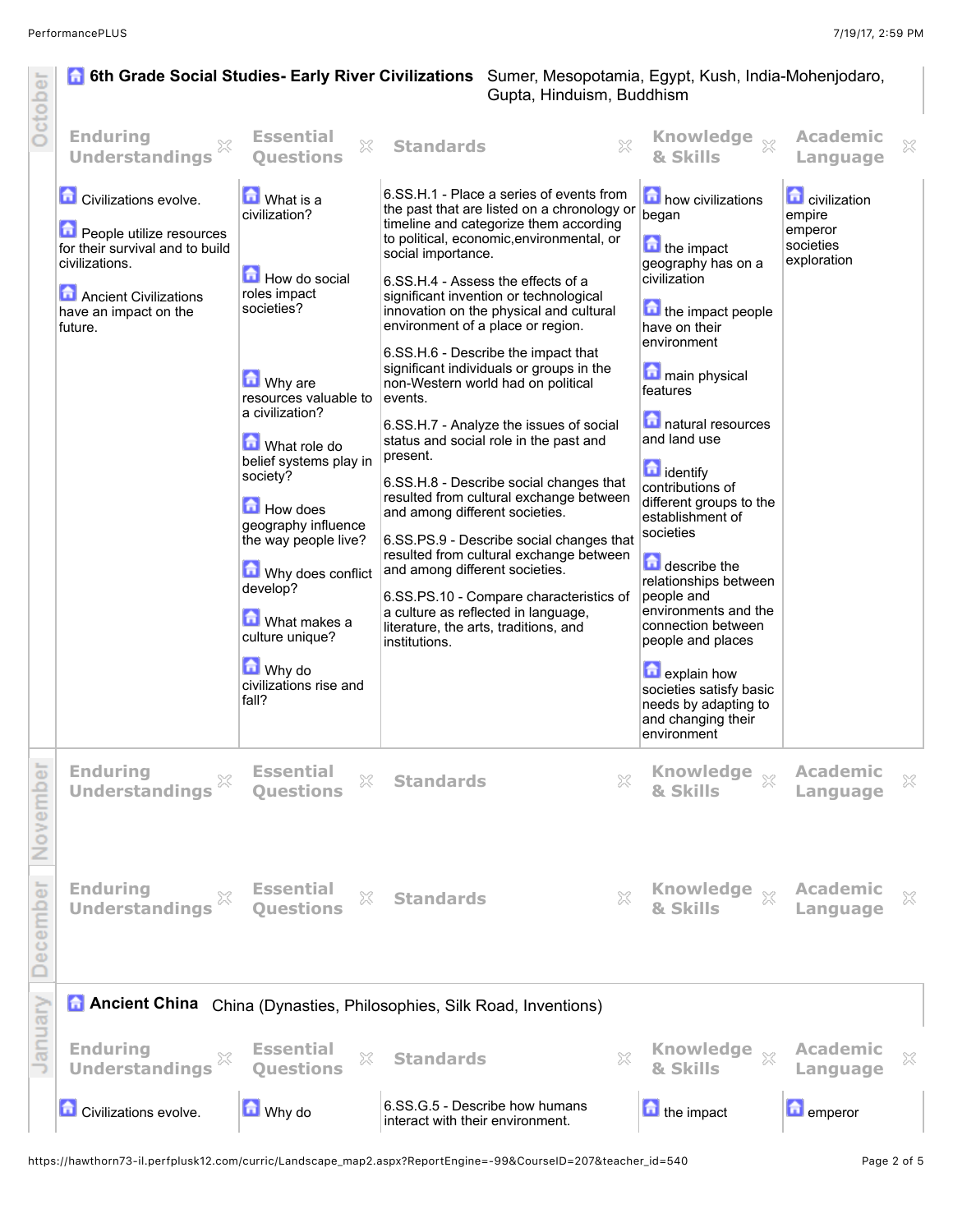j  $\overline{\mathbf{r}}$ 

|  | <b>D</b> People utilize resources<br>for their survival and to build<br>civilizations.<br>Ancient Civilizations<br>have an impact on the<br>future. | civilizations rise and<br>fall?                    | 6.SS.G.7 - Hypothesize about<br>relationships between physical features<br>and the occurrence of human activities of <b>n</b> natural resources<br>a particular place and how these<br>activities changed over the years.<br>6.SS.H.7 - Analyze the issues of social<br>status and social role in the past and<br>present.<br>6.SS.H.8 - Describe social changes that<br>resulted from cultural exchange between<br>and among different societies.<br>6.SS.PS.8 - Understand relationships<br>between geographic factors and society.<br>6.SS.PS.9 - Describe social changes that lives and teaching of<br>resulted from cultural exchange between<br>and among different societies.<br>6.SS.PS.10 - Compare characteristics of<br>a culture as reflected in language,<br>literature, the arts, traditions, and<br>institutions.<br>6.SS.SS.1 - Compare and contrast two<br>or more cultures in terms of expressions<br>of those cultures.<br>6.SS.SS.3 - Assess the effects of a<br>significant invention or technological<br>innovation on the cultural environment of<br>a place or region. | geography has on a<br>civilization<br>and land use<br>The impact<br>dynaties had on<br>society and culture<br>(inventions).<br>Importance of the<br>Silk Road to culture<br>and trade.<br>$\triangle$ Know about the<br>Confucius, Laozi<br>(Daoism), Hanfeizi<br>(Legalism). | dynasty<br>philosophy<br>Confucianism<br>Daoism<br>Legalism<br>The Great Wall of<br>China<br>Silk Road<br>ancestor<br>oracle bones<br>Mandate of Heaven<br>civil servant<br>calligraphy<br>caravan |
|--|-----------------------------------------------------------------------------------------------------------------------------------------------------|----------------------------------------------------|------------------------------------------------------------------------------------------------------------------------------------------------------------------------------------------------------------------------------------------------------------------------------------------------------------------------------------------------------------------------------------------------------------------------------------------------------------------------------------------------------------------------------------------------------------------------------------------------------------------------------------------------------------------------------------------------------------------------------------------------------------------------------------------------------------------------------------------------------------------------------------------------------------------------------------------------------------------------------------------------------------------------------------------------------------------------------------------------|-------------------------------------------------------------------------------------------------------------------------------------------------------------------------------------------------------------------------------------------------------------------------------|----------------------------------------------------------------------------------------------------------------------------------------------------------------------------------------------------|
|  | <b>Ancient Greece</b>                                                                                                                               |                                                    |                                                                                                                                                                                                                                                                                                                                                                                                                                                                                                                                                                                                                                                                                                                                                                                                                                                                                                                                                                                                                                                                                                |                                                                                                                                                                                                                                                                               |                                                                                                                                                                                                    |
|  | <b>Enduring</b><br><b>Understandings</b>                                                                                                            | <b>Essential</b><br>X<br><b>Questions</b>          | X<br><b>Standards</b>                                                                                                                                                                                                                                                                                                                                                                                                                                                                                                                                                                                                                                                                                                                                                                                                                                                                                                                                                                                                                                                                          | & Skills                                                                                                                                                                                                                                                                      | <b>Academic</b><br>X<br>Language                                                                                                                                                                   |
|  | Civilizations evolve.<br>People utilize resources                                                                                                   | <b>M</b> Why do<br>civilizations rise and<br>fall? | 6.SS.H.7 - Analyze the issues of social<br>status and social role in the past and<br>present.                                                                                                                                                                                                                                                                                                                                                                                                                                                                                                                                                                                                                                                                                                                                                                                                                                                                                                                                                                                                  | <b>Geography</b><br>impacted city-state<br>development                                                                                                                                                                                                                        | city-state<br>democracy<br>oligarchy                                                                                                                                                               |
|  | for their survival and to build<br>civilizations.<br>Ancient Civilizations<br>have an impact on the<br>future.                                      |                                                    | 6.SS.H.8 - Describe social changes that<br>resulted from cultural exchange between<br>and among different societies.                                                                                                                                                                                                                                                                                                                                                                                                                                                                                                                                                                                                                                                                                                                                                                                                                                                                                                                                                                           | <b>d</b> Governments<br>evolve over time.                                                                                                                                                                                                                                     | monarcn<br>aristocrat<br>tyrant<br>citizen                                                                                                                                                         |
|  |                                                                                                                                                     |                                                    | 6.SS.G.5 - Describe how humans<br>interact with their environment.                                                                                                                                                                                                                                                                                                                                                                                                                                                                                                                                                                                                                                                                                                                                                                                                                                                                                                                                                                                                                             | Rivalries among<br>Greek city-states often<br>led to wars.                                                                                                                                                                                                                    | assembly<br>Athens<br>Sparta                                                                                                                                                                       |
|  |                                                                                                                                                     |                                                    | 6.SS.G.7 - Hypothesize about<br>relationships between physical features<br>and the occurrence of human activities of<br>a particular place and how these<br>activities changed over the years.                                                                                                                                                                                                                                                                                                                                                                                                                                                                                                                                                                                                                                                                                                                                                                                                                                                                                                 | The importance of<br>waterways to trade<br>and travel.                                                                                                                                                                                                                        | architecture<br>myth<br>Alexander the Great                                                                                                                                                        |
|  |                                                                                                                                                     |                                                    | 6.SS.PS.8 - Understand relationships<br>between geographic factors and society.                                                                                                                                                                                                                                                                                                                                                                                                                                                                                                                                                                                                                                                                                                                                                                                                                                                                                                                                                                                                                | Rise of democracy                                                                                                                                                                                                                                                             |                                                                                                                                                                                                    |
|  |                                                                                                                                                     |                                                    | 6.SS.PS.9 - Describe social changes that<br>resulted from cultural exchange between<br>and among different societies.                                                                                                                                                                                                                                                                                                                                                                                                                                                                                                                                                                                                                                                                                                                                                                                                                                                                                                                                                                          | <b>Compare and</b><br>contrast Athens and<br>Sparta.                                                                                                                                                                                                                          |                                                                                                                                                                                                    |
|  |                                                                                                                                                     |                                                    | 6.SS.PS.10 - Compare characteristics of<br>a culture as reflected in language,<br>literature, the arts, traditions, and<br>institutions.                                                                                                                                                                                                                                                                                                                                                                                                                                                                                                                                                                                                                                                                                                                                                                                                                                                                                                                                                       | Mythology<br>developed to explain<br>natural occurrences.                                                                                                                                                                                                                     |                                                                                                                                                                                                    |
|  |                                                                                                                                                     |                                                    | 6.SS.SS.1 - Compare and contrast two<br>or more cultures in terms of expressions                                                                                                                                                                                                                                                                                                                                                                                                                                                                                                                                                                                                                                                                                                                                                                                                                                                                                                                                                                                                               | Alexander the<br>Great and the spread                                                                                                                                                                                                                                         |                                                                                                                                                                                                    |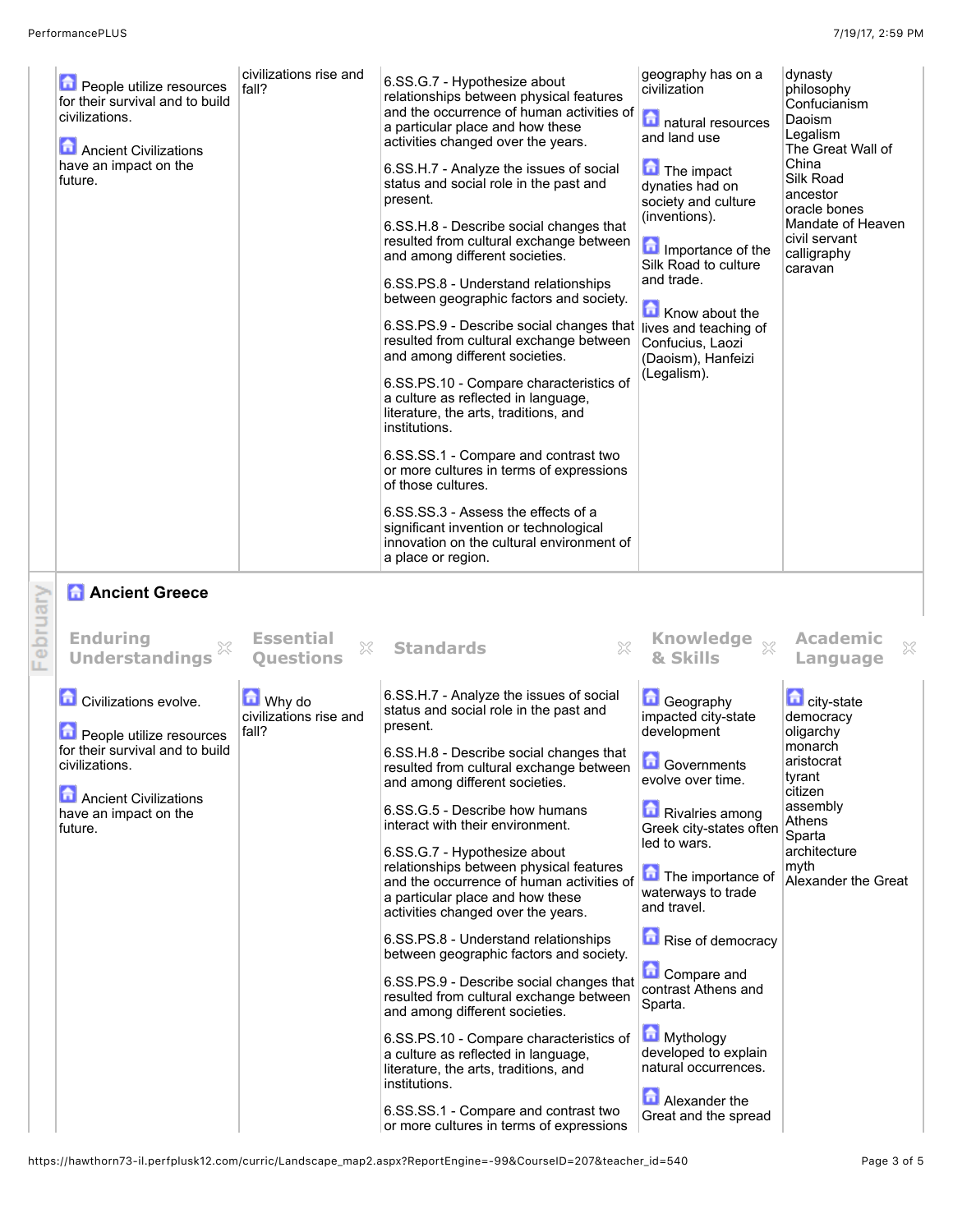|              |                                                                                                                                                                              |                                                    | of those cultures.                                                                                                                                                                                                                                                                                                                                                                                                                                                                                                                                                                                                                                                                                                                                                                                                                                                                                                                                                                                                                                               | of Greek culture.                                                                                                                                                                                                                                                                                                                                                                                                                                                                                                                                                                                                      |                                                                                                                                                                                                                              |   |
|--------------|------------------------------------------------------------------------------------------------------------------------------------------------------------------------------|----------------------------------------------------|------------------------------------------------------------------------------------------------------------------------------------------------------------------------------------------------------------------------------------------------------------------------------------------------------------------------------------------------------------------------------------------------------------------------------------------------------------------------------------------------------------------------------------------------------------------------------------------------------------------------------------------------------------------------------------------------------------------------------------------------------------------------------------------------------------------------------------------------------------------------------------------------------------------------------------------------------------------------------------------------------------------------------------------------------------------|------------------------------------------------------------------------------------------------------------------------------------------------------------------------------------------------------------------------------------------------------------------------------------------------------------------------------------------------------------------------------------------------------------------------------------------------------------------------------------------------------------------------------------------------------------------------------------------------------------------------|------------------------------------------------------------------------------------------------------------------------------------------------------------------------------------------------------------------------------|---|
| March        | <b>Ancient Rome</b>                                                                                                                                                          |                                                    |                                                                                                                                                                                                                                                                                                                                                                                                                                                                                                                                                                                                                                                                                                                                                                                                                                                                                                                                                                                                                                                                  |                                                                                                                                                                                                                                                                                                                                                                                                                                                                                                                                                                                                                        |                                                                                                                                                                                                                              |   |
|              | <b>Enduring</b><br><b>Understandings</b>                                                                                                                                     | <b>Essential</b><br>X<br><b>Ouestions</b>          | $\mathbb{X}$<br><b>Standards</b>                                                                                                                                                                                                                                                                                                                                                                                                                                                                                                                                                                                                                                                                                                                                                                                                                                                                                                                                                                                                                                 | Knowledge xx<br>& Skills                                                                                                                                                                                                                                                                                                                                                                                                                                                                                                                                                                                               | <b>Academic</b><br>Language                                                                                                                                                                                                  | X |
|              | Civilizations evolve.<br><b>D</b> People utilize resources<br>for their survival and to build<br>civilizations.<br>Ancient Civilizations<br>have an impact on the<br>future. | <b>M</b> Why do<br>civilizations rise and<br>fall? | 6.SS.H.7 - Analyze the issues of social<br>status and social role in the past and<br>present.<br>6.SS.H.8 - Describe social changes that<br>resulted from cultural exchange between<br>and among different societies.<br>6.SS.SS.1 - Compare and contrast two<br>or more cultures in terms of expressions<br>of those cultures.<br>6.SS.PS.7 - Analyze the issue of social<br>status and social role in the past and<br>present.<br>6.SS.PS.8 - Understand relationships<br>between geographic factors and society.<br>6.SS.PS.9 - Describe social changes that<br>resulted from cultural exchange between<br>and among different societies.<br>6.SS.PS.10 - Compare characteristics of<br>a culture as reflected in language,<br>literature, the arts, traditions, and<br>institutions.<br>6.SS.G.5 - Describe how humans<br>interact with their environment.<br>6.SS.G.7 - Hypothesize about<br>relationships between physical features<br>and the occurrence of human activities of<br>a particular place and how these<br>activities changed over the years. | <b>Governments</b><br>evolve over time.<br>Eplain why the<br>location of Rome was<br>ideal to control a large<br>empire.<br><b>d</b> Identify ways in<br>which Roman<br>civilization was<br>influenced by Greek<br>cultures.<br><b>Describe the rise</b><br>of the Roman<br>Republic<br><b>Describe political</b><br>and geographic<br>reasons for the<br>expansion of the<br>Roman empire.<br>Recognize the<br>influence of Julius<br>Caesar and other<br>rulers on Roman<br>Empire<br>The connection<br>between Christianity<br>and the Roman<br>Empire.<br>Describe reasons<br>for the fall of the<br>Roman Empire. | <b>n</b> citizen<br>gladiator<br>republic<br>patricians<br>plebeians<br>colosseum<br>aquaduct<br>Carthage<br>Senate<br>Consul<br>veto<br>tibune<br>Caesar<br><b>Punic Wars</b><br>Pax Romana<br>Christianity<br>Public baths |   |
| <b>April</b> |                                                                                                                                                                              |                                                    | Middle Ages/Feudalism Western Africa Kingdoms, Europe, Japan                                                                                                                                                                                                                                                                                                                                                                                                                                                                                                                                                                                                                                                                                                                                                                                                                                                                                                                                                                                                     |                                                                                                                                                                                                                                                                                                                                                                                                                                                                                                                                                                                                                        |                                                                                                                                                                                                                              |   |

| <b>Enduring</b><br>Understandings $\mathbb{X}$                                                                                                                                                                                                            | <b>Essential</b><br><b>Questions</b>                                                                                                                                                                               | <b>Standards</b>                                                                                                                                                                                                                                                                                                                                              | <b>Knowledge</b><br>& Skills                                                                                                                                                                                   | <b>Academic</b><br>Language                                        | X |
|-----------------------------------------------------------------------------------------------------------------------------------------------------------------------------------------------------------------------------------------------------------|--------------------------------------------------------------------------------------------------------------------------------------------------------------------------------------------------------------------|---------------------------------------------------------------------------------------------------------------------------------------------------------------------------------------------------------------------------------------------------------------------------------------------------------------------------------------------------------------|----------------------------------------------------------------------------------------------------------------------------------------------------------------------------------------------------------------|--------------------------------------------------------------------|---|
| Distribution of wealth<br>affects societal structure and<br>quality of life.<br>Religious beliefs often<br>influence government<br>decisions and cultural<br>expressions.<br>Movement of people, goods<br>and ideas had positive and<br>negative effects. | How can power,<br>wealth and religion<br>influence change and<br>development?<br>$\Box$ How did the<br>distribution of wealth<br>affect societal<br>structure and quality<br>of life during the<br>Medieval Times? | 6.SS.PS.1 - Demonstrate an<br>understanding of the relationship<br>between people and government.<br>6.SS.PS.3 - Compare and contrast<br>economic systems.<br>6.SS.PS.10 - Compare characteristics of<br>a culture as reflected in language.<br>literature, the arts, traditions, and<br>institutions.<br>6.SS.PS.9 - Describe social changes that societies, | <b>Explain movement n</b> monarchy<br>of people, goods, and<br>ideas over time.<br>Explain the origins<br>and structures of<br>various governmental<br>systems.<br>Explain how religion<br>transformed various | secular<br>sacred<br>manor<br>crusade<br>fuedalism<br>coat of arms |   |